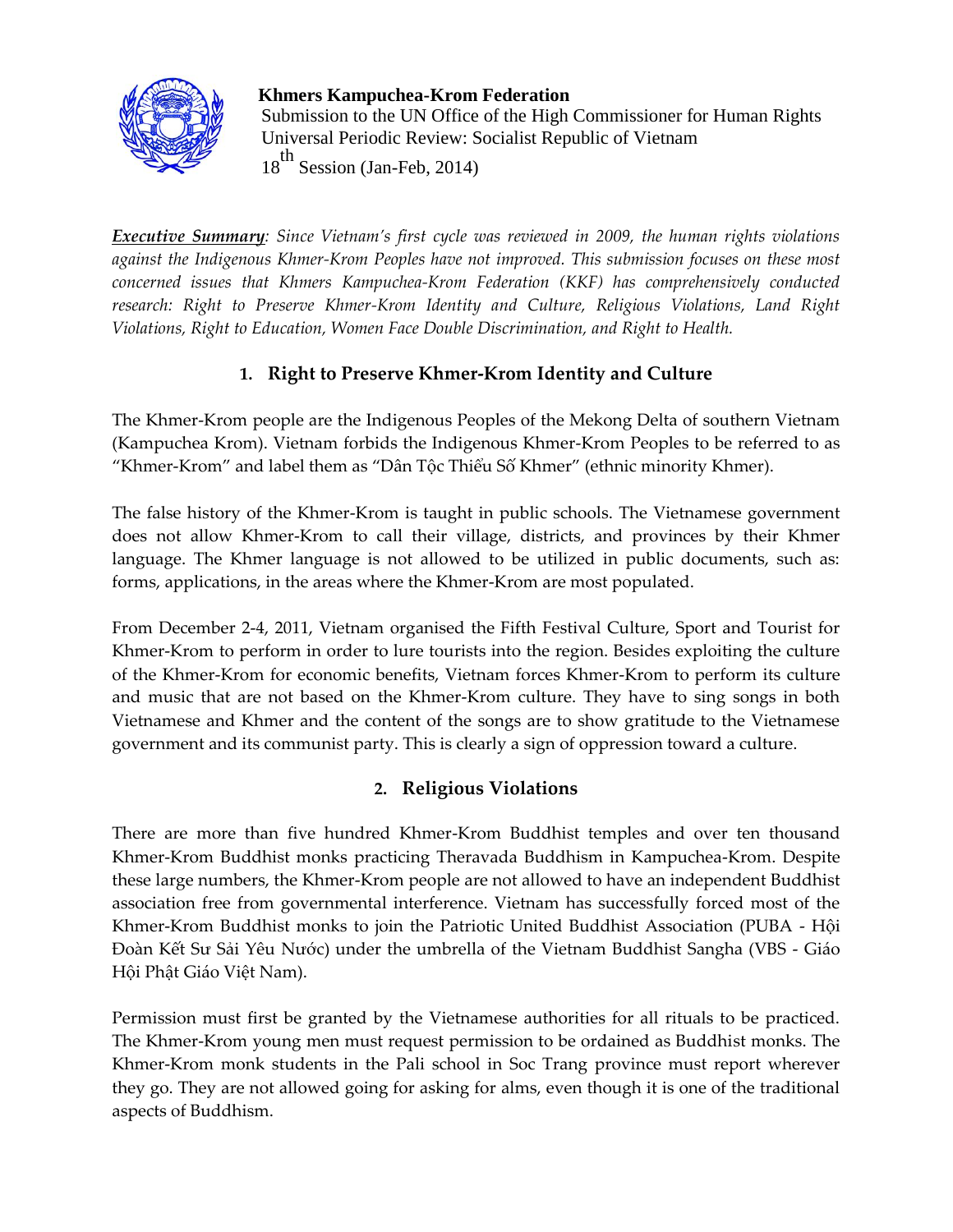The Vietnamese government has embedded their agents inside of Khmer-Krom temples to monitor and report all the activities of monks and followers. The purpose of this surveillance is to ensure that all Khmer-Krom temples are following the stringent orders that PUBA has ruled. These agents are monks, and high–ranking members of the temple, such as Abbots and Head Monks, most of them are forced to do so under duress. These operatives are pressured to accept these monitoring positions because of political pressure or financial gain. Whether or not employed under duress, they receive a monthly salary from the government; this act alone defies several of the most central Buddhist beliefs. Knowing that spies are constantly watching, the Khmer-Krom Buddhists now practice their religion in fear.

On May 14, 2013, The Patriotic United Buddhist Association (PUBA - Hội Đoàn Kết Sư Sải Yêu Nước) which is a Buddhist organization controlled by the Vietnamese government issued an Announcement (Số: 01/TB-HĐKSSYN) to defrock three Khmer-Krom Buddhist monks who practice Theravada Buddhism:

- 1. Venerable Lieu Ny, born 1986, at Ta Set temple, Vinh Hai commune, Vinh Chau district, Soc Trang province;
- 2. Venerable Thach Thuol, born 1985, at Ta Set temple, Vinh Hai commune, Vinh Chau district, Soc Trang province;
- 3. Ven. Ly Chanh Da, born 1988, at Prey Chop Temple, Lai Hoa commune, Vinh Chau district, Soc Trang province.

On May 16, 2013, Venerable Ly Chanh Da was arrested, defrocked, detained and tortured. He was forced to confess his alleged crimes on the Vietnamese Television.

The latest information from the villagers of Ta Set commune has revealed that Venerable Thach Thuol and Lieu Ny and two other persons, Thach Phum Rich and Thach Tha have been apprehended by Vietnamese Authorities on the evening of 20 May 2013. Their where about location and condition are unknown at this point.

## **4. Land Right Violations**

When the Khmer-Krom people have a dispute with Vietnamese citizens or the Vietnamese government, the Khmer-Krom victims have no right to file complaints to seek justice. When they stand up for their rights, they face imprisonment:

Mr. Huynh Ba, a Khmer-Krom land rights activist, led the Khmer-Krom farmers from Soc Trang province to demand returning their confiscated farmlands many time at the ethnic minority agency in Can Tho province. The ethnic minority agency has no power to resolve any issue and threatens the Khmer-Krom farmers to go back to their village or face arrest. Because Mr. Huynh Ba was the leader, he was arrested on May 30, 2009 and released on February 2011 without a free and fair trial. He had no lawyer or right to defend in front of the Vietnamese court. As of today, the confiscated farmlands of the Khmer-Krom farmers have not yet been returned. The Khmer-Krom farmers have nowhere to turn to for justice.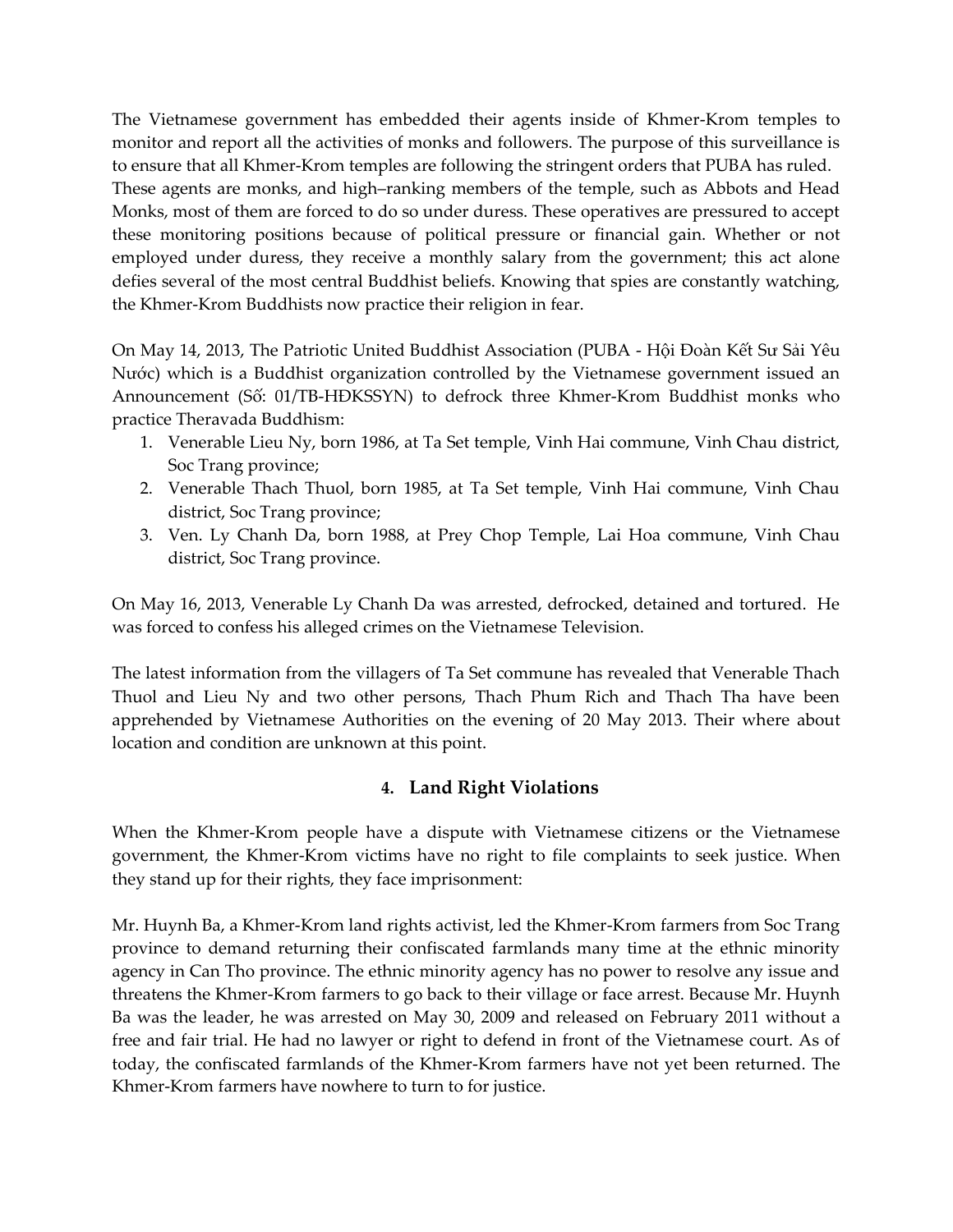On April 22, 2010, Mrs. Tran Thi Chau was arrested and later sentenced by the Court of Tra Vinh for two and half years in prison. Mrs. Tran Thi Chau had a land-grab dispute with the local authorities at the Nhi Truong market in Nhi Truong village, Cau Ngang district, Tra Vinh province. The authorities arrested her on her way to a wedding and then accused her with the alleged crime of retaking her land.

On March 31, 2011, Mr. Chau Hen was sentenced for two years in prison by the Court of Tri Ton district, An Giang province. Mr. Chau Hen had organised peaceful demonstrations to demand the return of confiscated Khmer-Krom farmlands in the Tri Ton district in 2007 and 2008. Because he led the demonstrations, he was accused of public disturbance and suffered unjust imprisonment.

On International Women's Day—March 8, 2012, Mrs. Neang Sen, a Khmer-Krom woman from An Giang province has expressed grave concerns over helpless and abject poverty due to loss of her ancestral land to the Vietnamese authorities' extortion scheme during the period 1979 to 1983, when Mrs. Neang Sen's families and the Khmer-Krom villagers were forced out to live in Hau Giang province instead. On their return to hometown few years later, Mrs. Neang Sen and others learned that their farmlands and properties have been confiscated by the Vietnamese authorities and Vietnamese newcomers and to this day their calls for return of their lands receive no response from the Vietnamese authorities. Not only their calls for justice have been ignored, but Mrs. Neang Sen and villagers have accused for disturbing public order and being discriminated as unruly and second-class citizens by the Vietnamese authorities.

# **5. Right to Equal Education**

The Khmer-Krom children are not able to learn the rights of the child, as stated in the Convention on the Rights of the Child, in their Khmer language. The Khmer-Krom children are not allowed to study their true history in their language.

There are no magazines or booklets in the Khmer language, for Khmer-Krom youth to express their opinions that are independently produced without the interference of the Vietnamese government. Khmer-Krom youth who are in high school have very limited access to public forums to express their opinion, especially on the internet.

The Khmer-Krom people are hard-working farmers but some of them do not have enough rice to eat due to the high expenses of farming. The Khmer-Krom people are the poorest people in the Mekong Delta region. The poverty of the Khmer-Krom affects the livelihoods of the Khmer-Krom youth and their future. In recent years, the percentages of Khmer-Krom students dropping out of school are alarming. They have to help their parents on the farm or look for employment to help their families make ends meet. Without education, the future of Khmer-Krom youth is bleak.

There are millions of Khmer-Krom people in Kampuchea-Krom, but very few hold a Master Degree or Ph.D. Vietnam has sent thousands of Vietnamese students to study abroad, especially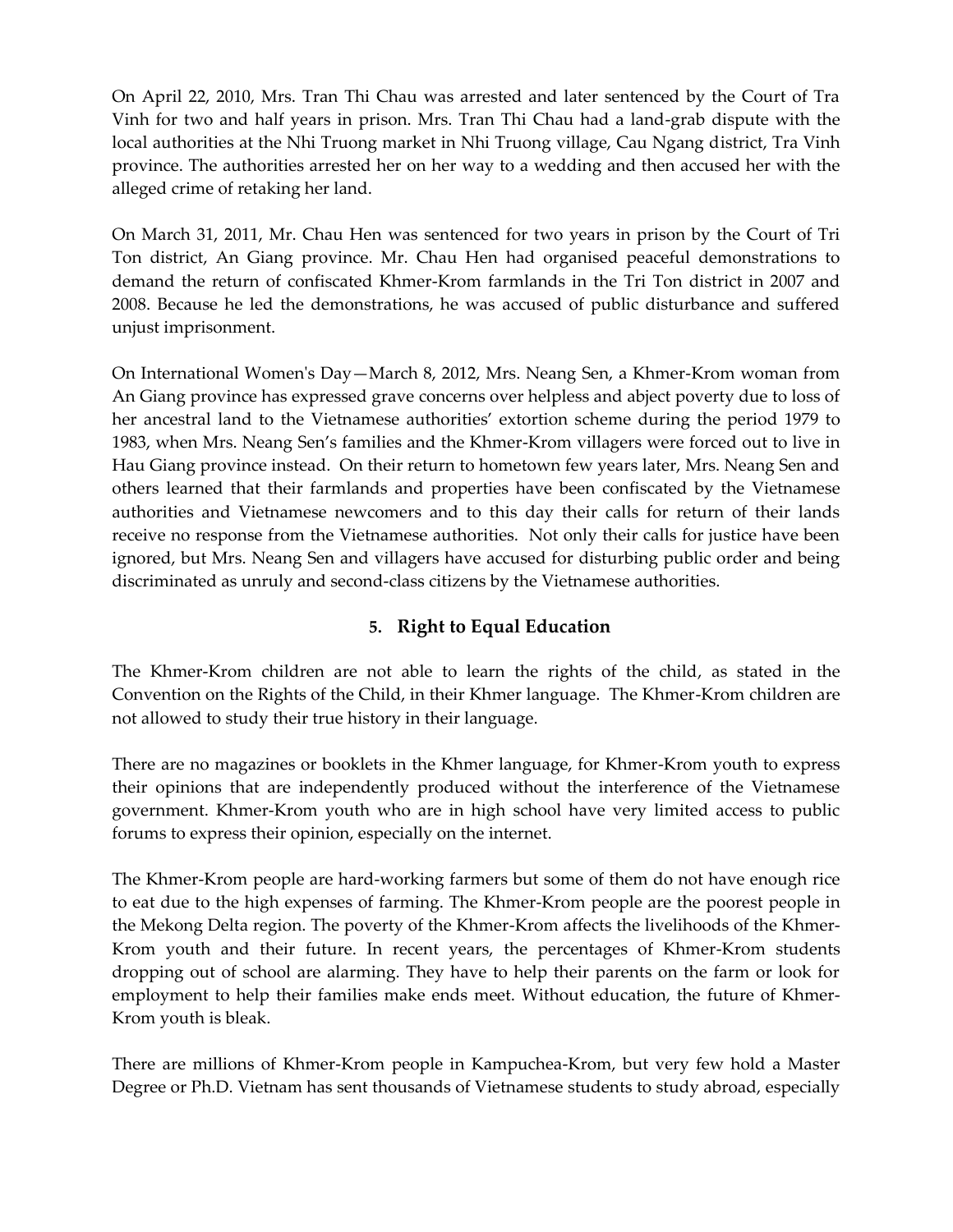in the United States, Canada, and Australia. But the Khmer-Krom students do not receive those benefits.

Khmer-Krom students receive no benefit from scholarships that are generously offered by international governments and organizations due to the repressive policies of the Vietnamese government. Outside efforts to support the Khmer-Krom advancement of education is blocked because the government of Vietnam ties these efforts to political motives.

# **5. Khmer-Krom Women Face Double Discrimination**

The Khmer-Krom women face many obstacles in all facets of the Vietnamese society. Institutionalized discrimination and lack of access to education keep Khmer Krom women in gendered roles with little opportunity to advance up the social and economic ladder.

The Khmer-Krom women participating in peaceful protests have been beaten with electric batons and interrogated for watching human rights related activities. In 2008, a young Khmer-Krom woman, Mrs. Neang Savong helped her father, Mr. Chau In, to lead the Khmer-Krom farmers to demand returning confiscated farmlands in An Giang province. She was beaten by Vietnamese police and became ill soon after. She was discriminated and ignored for her treatment at the Vietnamese hospital in Tri Ton district and Sai Gon city. Unfortunately, she passed away on Saturday, September 25, 2010.

The lack of job opportunities in the provincial region has the Khmer Krom girls forced to travel outside of their region and become victims of trafficking rings. A 20 year old Khmer-Krom woman, Mrs. Thach Thi Hong Ngoc left a poor village in Can Tho province to look for work in Saigon city. She fell into the arranged married trap to marry a Korean man, Jang Du Hyo, 47 years old, without knowing anything about him. She married him to get \$500 for her family and left to live with him in Korea. Unfortunately, on July 8, 2010, shortly after her arrival in Korea, she was killed by her Korean husband. The Vietnamese government media just reports that she was a Vietnamese girl, not a Khmer-Krom girl.

## **6. Right to Health Violence**

Vietnam has ratified three international conventions that explicitly guarantee the right to health: The International Covenant on Economic, Social and Cultural Rights, The Convention on the Elimination of all forms of Discrimination Against Women, and the Convention on the Rights of the Child. Most of the Khmer-Krom people do not know of the existence of those international conventions. They do not understand that the health problems they face are human rights violations.

Vietnam claims that it provides free healthcare services to the ethnic minority populations, but the free healthcare service is not really free as the government claims. In order to receive a free Health Insurance card, the Khmer-Krom must be from a Khmer-Krom family that is categorized as "Hộ Nghèo" which means a "household poverty". When they are sick, they go to the hospital and are treated as "second-class citizens" because they only pay about 5% of the total